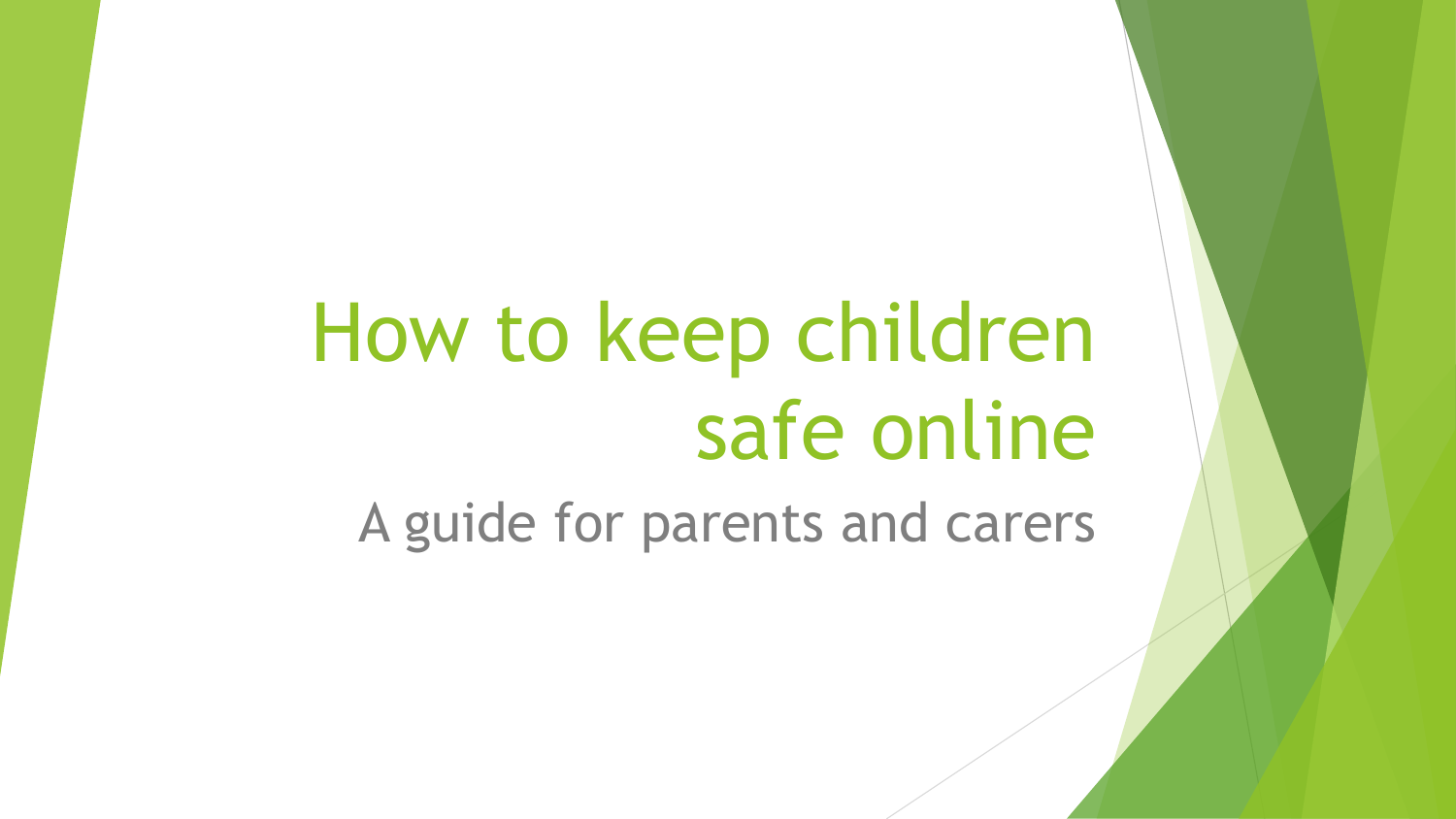The internet is amazing. Children can play, learn, create and connect - opening up a whole world of exciting possibilities. But with the digital world changing all the time, how can you make sure your child is staying safe?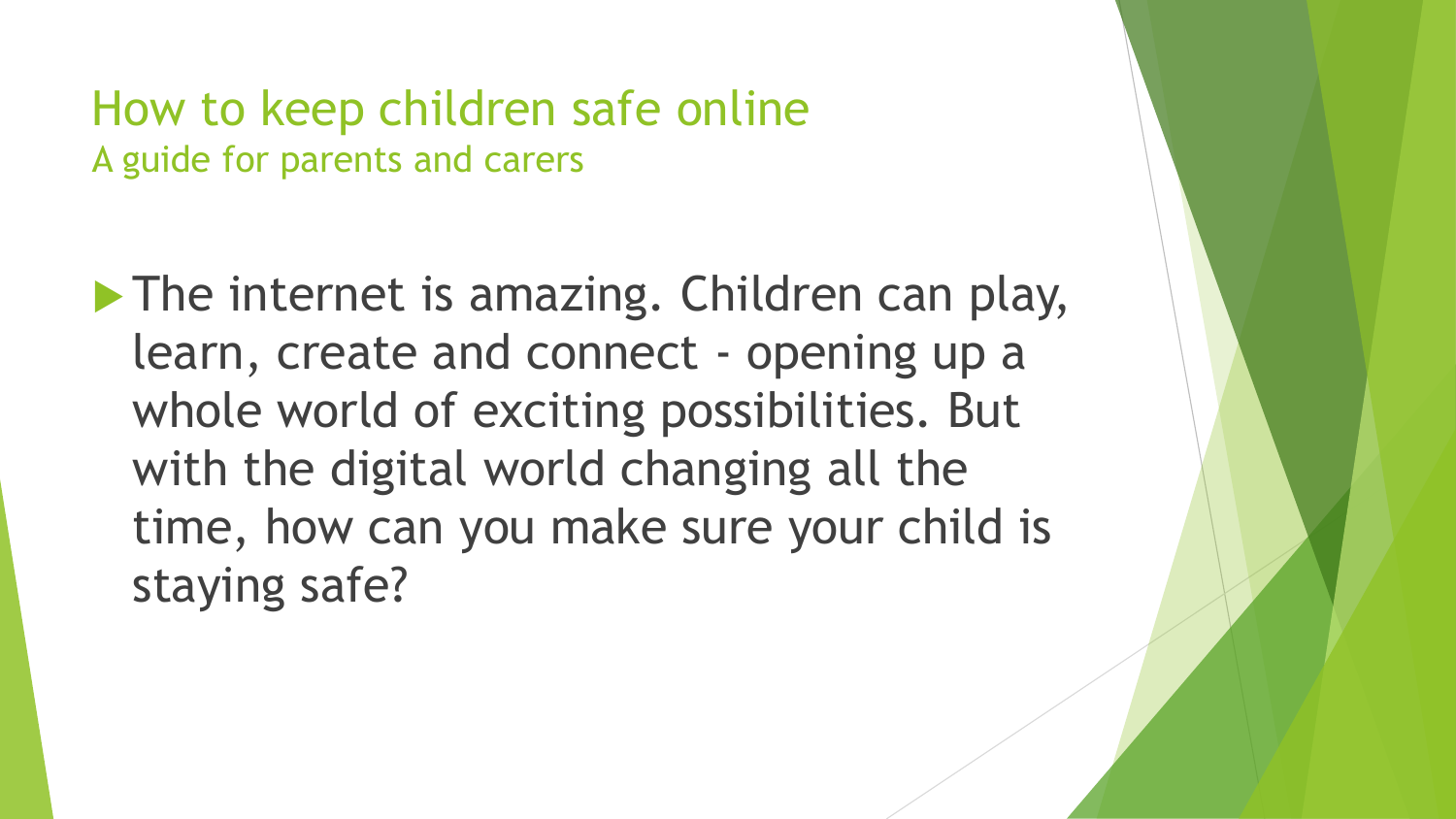## Using the internet at Grove

- Different online platforms
- Bug Club<https://www.activelearnprimary.co.uk/login?c=0>
- Education City <https://ec1.educationcity.com/>
- **BGFL**
- My Maths
- ▶ Collins Connect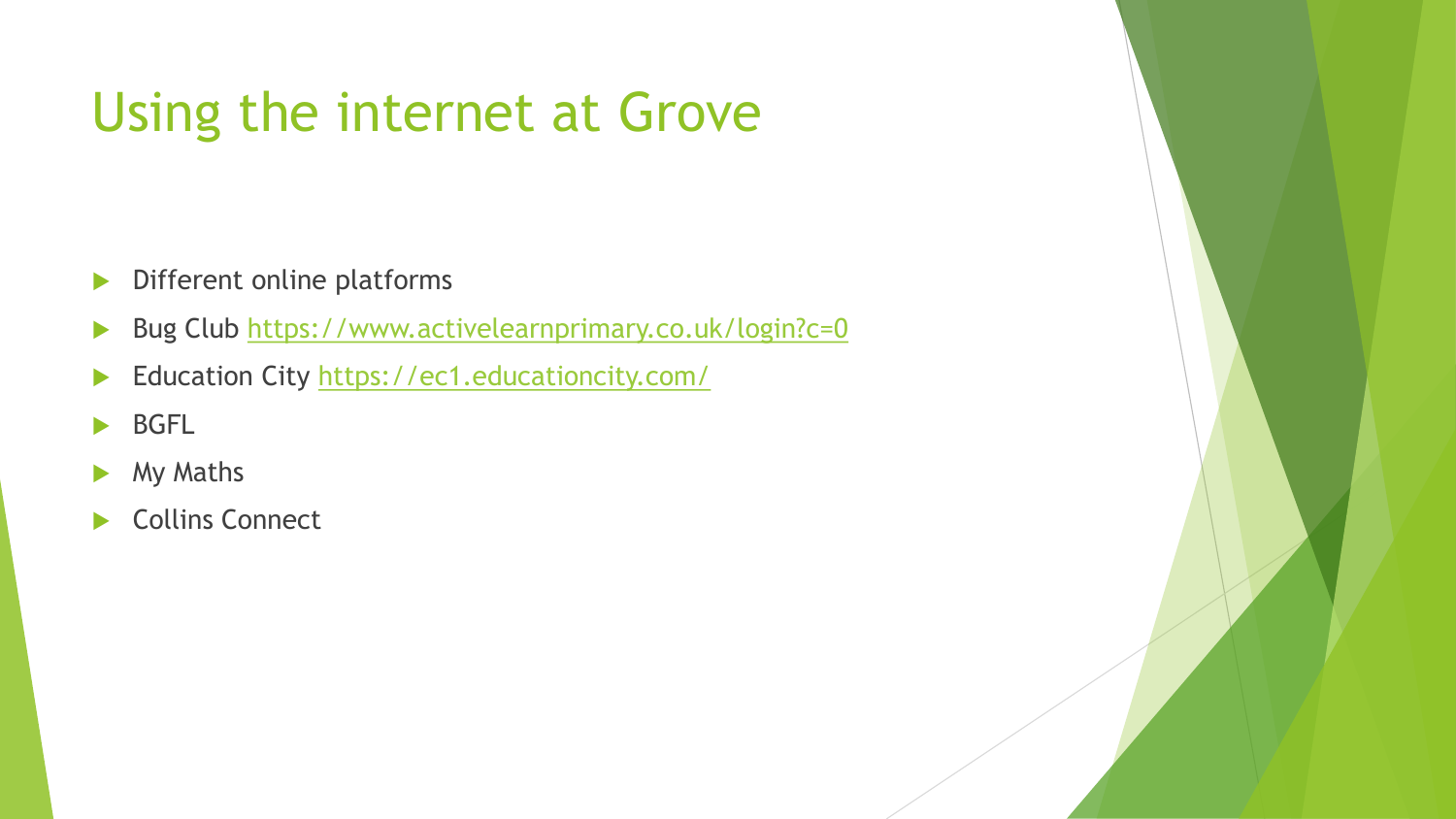#### How to keep children safe online A guide for parents and carers <https://www.net-aware.org.uk/networks/?order=title>

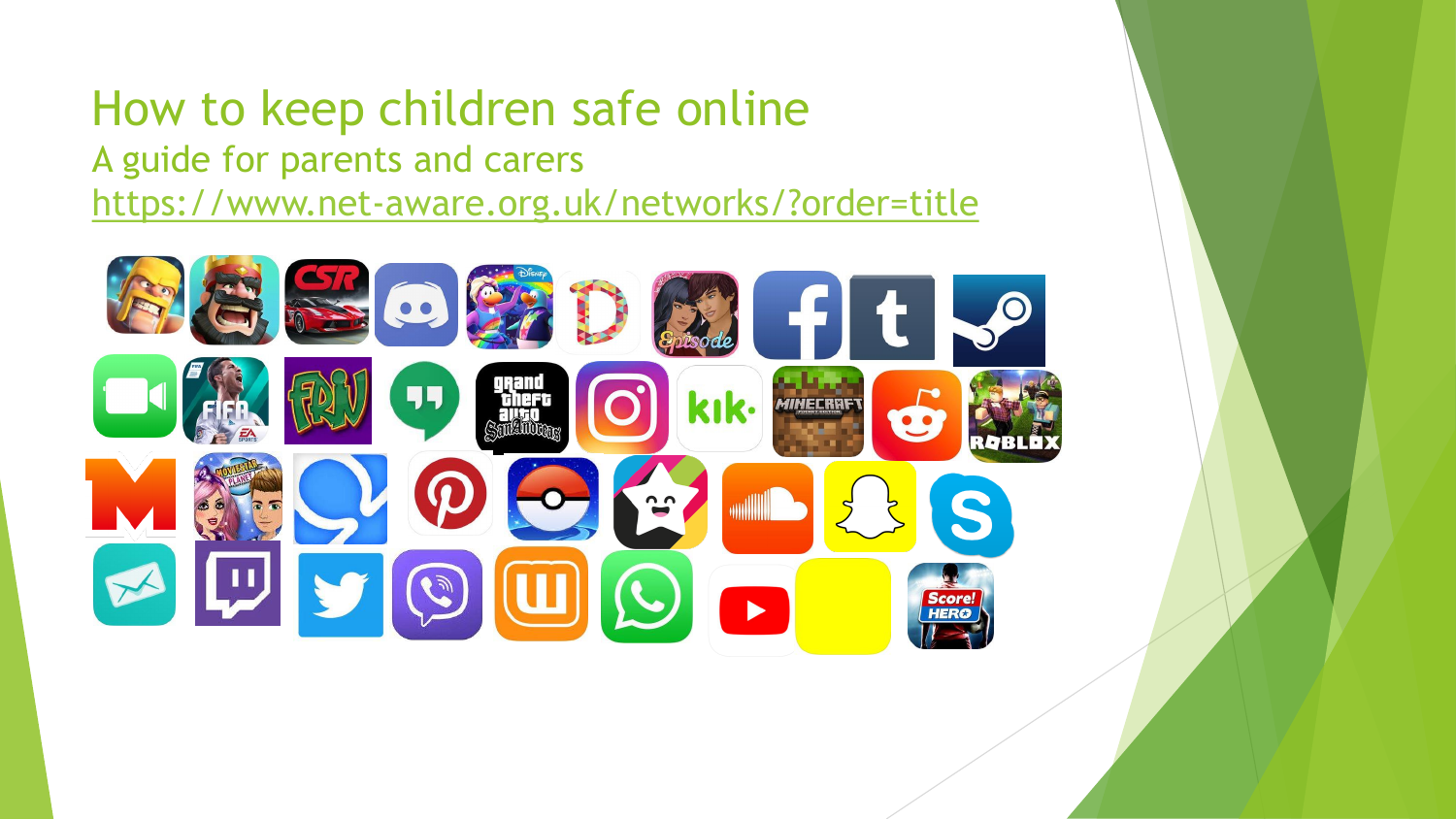- ▶ What we do at Grove School to keep your children safe online
- Keep personal information safe
- Not to give passwords to anyone
- Safe sites to visit
- Who to tell if they see something that upsets/worries them
- Remember to visit Grove School website. This offers a wide range of tips and useful websites to keep your child safe online.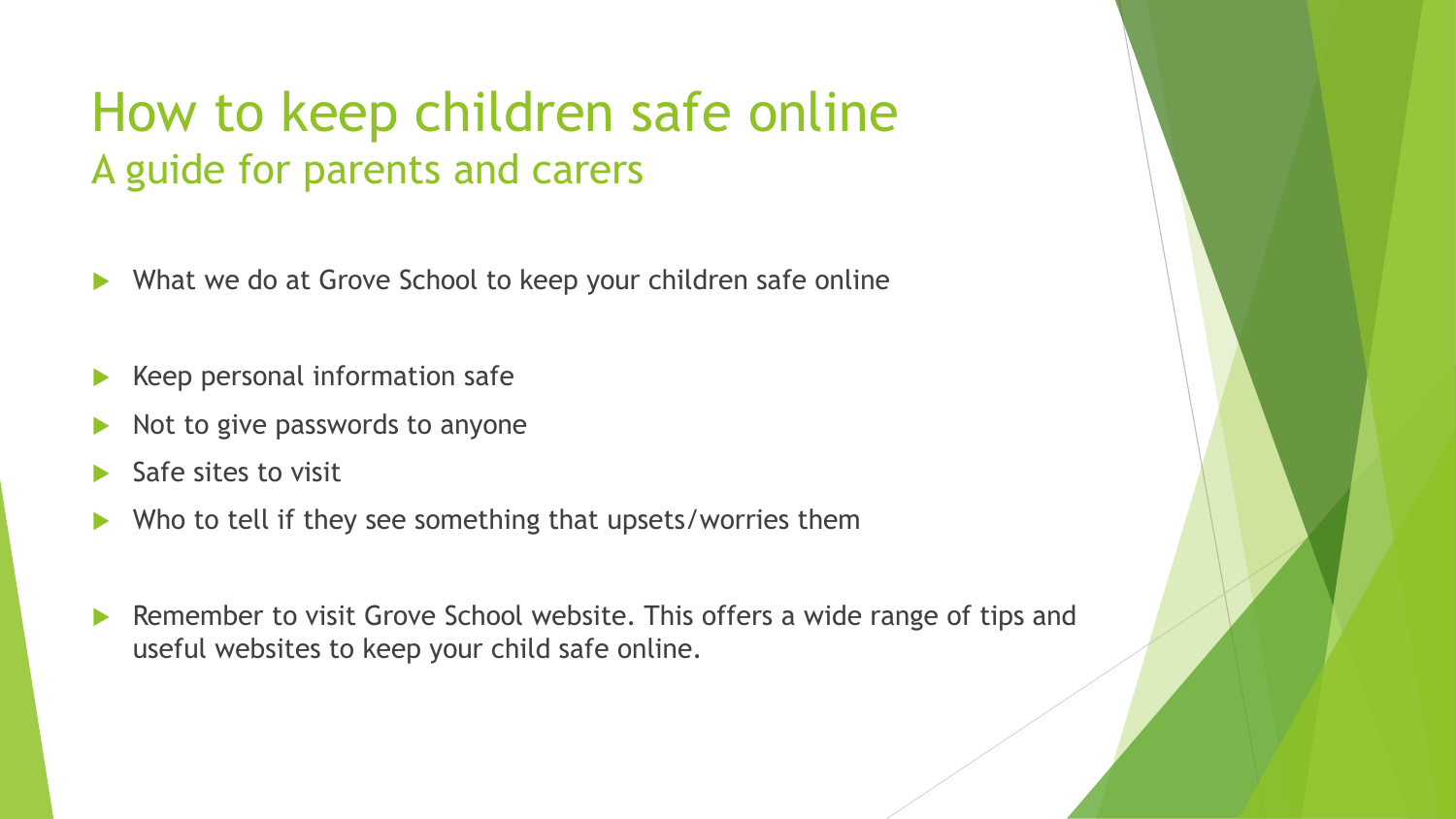- Top tips for parents and carers
- 1. Prioritise safety. Reinforce what is taught in school about keeping personal information private
- 2. Set parental controls. Agree a list of websites you are happy your child can visit. Remember to check the age limits.
- 3. Discuss your child's activity. Take an interest in their online activities, talk to them about their favourite websites and their friends online.
- 4. Set boundaries. Establish time limits for using the internet and playing games consoles and set aside time for family time.